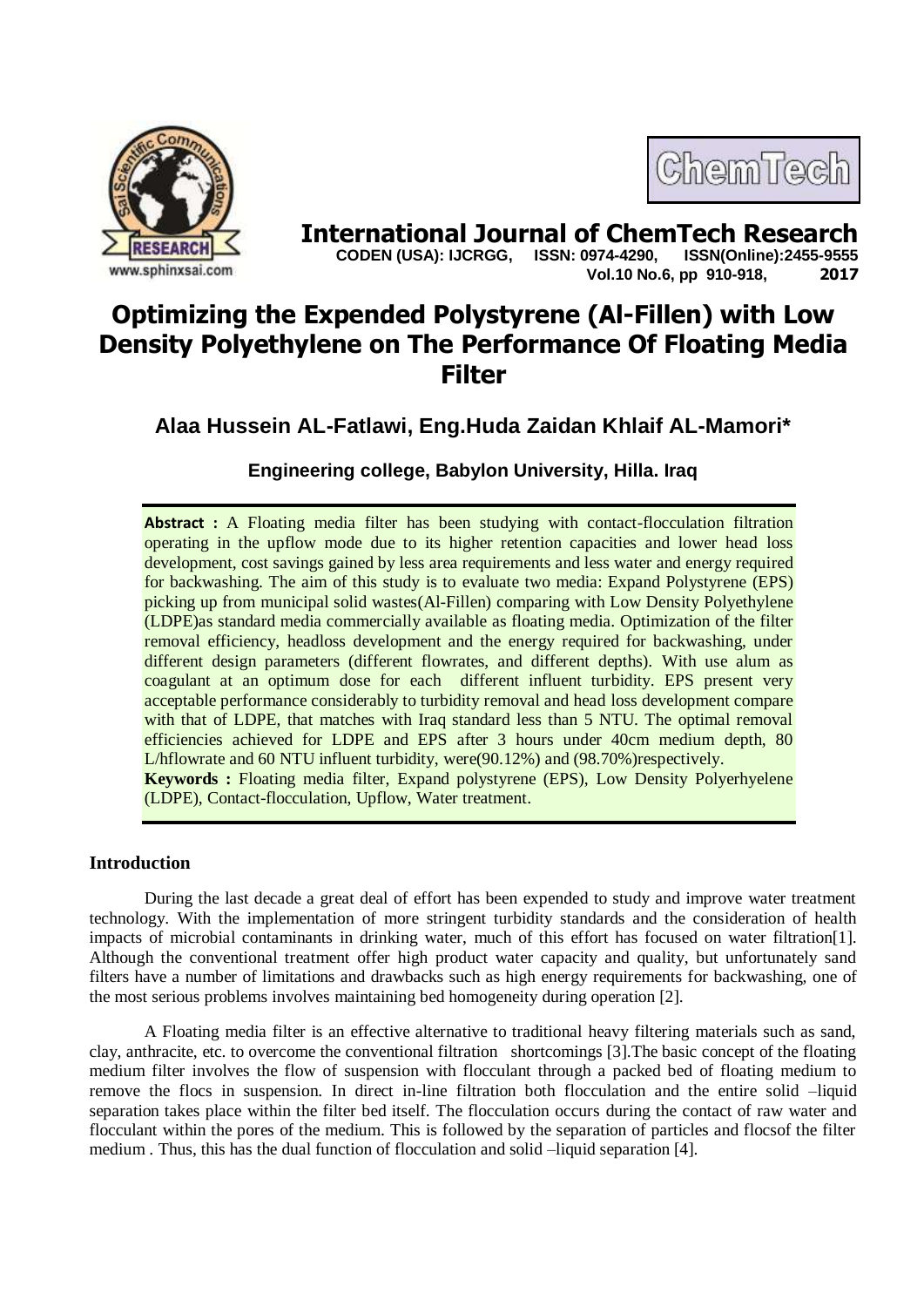### **2. Experimental Work**

#### **2.1 The Design and Construction of Pilot Plant**

A schematic diagram of the pilot plant setup is shown in Fig.1. The main components of the pilot plant are:raw water feeder system; chemical dosing system;f ilter unite, and back-wash air / water feeder system.



1-Nozzles for mixing synthetic water; 2-Outlet valve used for taking samples (inlet turbidity); 3-Gage valve for open or close the flow to filter unite; 4-Gage valve used for control the operation of coagulant tank ;5-Gage valve used for control the flow in the flowmeter; 6-Gage valve used to open or close the inlet flow; 7-Gage valve open to release air backwashing; 8-Gage valve to outlet the filtrate water ; 9- Gage valve to outlet water backwashing ; 10- Gage valve to inlet the air comperes.

#### **Fig.1: Schematic diagram of pilot plant**

#### **2.1.1 Raw water mixing and feeding system**

A synthetic water (suspension of kaolin clay and tap water), was first prepared in a constant concentration for each run, Before pouring into the tap water tank kaolin clay was thoroughly mixed in a beaker, using a magnetic stirrer. This prevented the sticking of kaolin clay and made it uniformly distributed. The suspension was added to the tap water tank (capacity 500 L) that facilitate a 6 hour filter running without replenishment at a maximum flowrate used (120 L/h).

The mixture was stirred for 30 minutes to obtain the homogeneous solution by using centrifugal pump (Q. Max 30 L/min capacity). The raw water at feeding tank are continuously stirred, while the pilot plant were in operation to prevent the suspend solid from settlings, and then suspension are transferred from this tank to a filter column by using a mono pump, with (Q. Max 35 L/min capacity). The flow meter(16−160 L/h) is used to measure and controlled water flow in the floating media filter system.

#### **2.1.2 Chemical dosing system**

The suitability of different coagulant doses have been determine by jar testing. The coagulant is added directly to stock solution preparation tank(40 L capacity). The preparation of alum solution with concentration of optimum dose by mixing with tap water. The coagulant is pumped by dosing (capacity 8 L/h) in line to system.

#### **2.1.3 Filter unite**

#### **(a) Filter column**

The filter column was a 1.5 m high, acrylic column of diameter 12 cm (external), and10 cm (internal). The acrylic column used for the construction of filter columnbecause it is allowed the operator to inspect the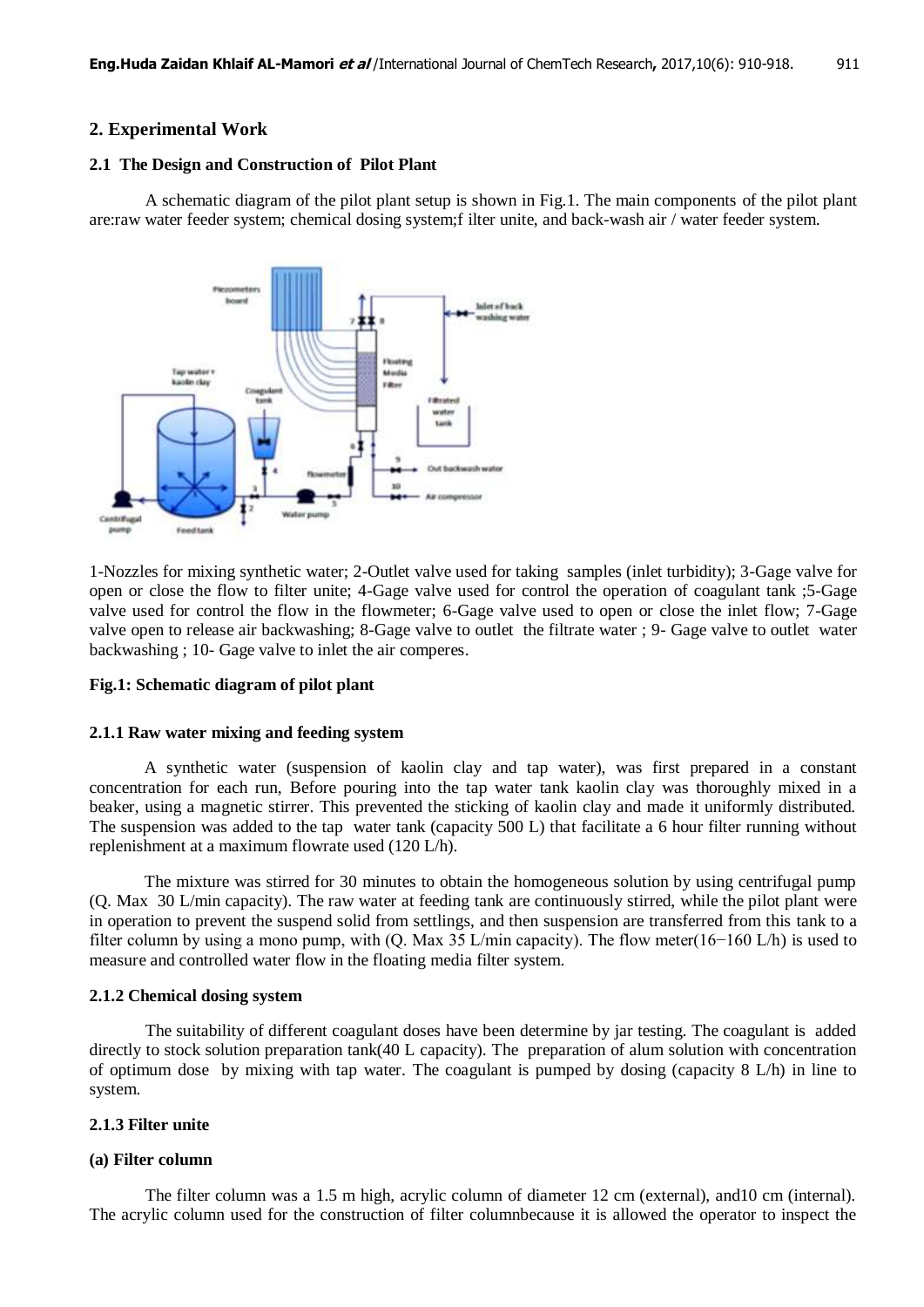bed visually while it is in operation. Visual inspection can help identify the level of the media, formation of mud particles, media expansion during backwash, and excessive flow accumulation on the surface of the media. The column had 8 piezometer taps, that placed at 10 cm intervals. The filter column was fixed vertically with raw turbid water entering from the bottom, for the upflow mode of operation.

#### **(b) Filter bed**

The volume of the medium filter was calculated based on the quantities of the materials (medium) to be used as well as the filter cross-sectional area.

#### **2.1.4 Backwash feeder system**

Backwashing of filter media was carried out at the end of each experimental runs for further used. The backwashing process begins by introducing air, using an auto air compressor (12 V, pressure range from 0-140 psi.), through the air-distribution pipe that is designed to distribute air evenly across the bottom of the filter. Expansion of the media permits entrapped particles to become released and flushed downward, and out of the media. Backwashing water is introduce into the top of the filter by gravity flow. Water flows down at the rate of 80-100 L/h for about 3 min.

#### **2.2 Materials**

#### **2.2.1 Filter medium type (LDPE and EPS)**

Two types of filter media were investigated in this research for comparing the floating media performance.Fig.2showthe medium used in these experiments. The specific gravity and method of preparation of each medium used weresummarized in table 1.



**Fig.2: Images of the media used in this study: (a) LDPE, (b) EPS.**

**Table (1): The specific gravity and method of preparation of each media used** 

| <b>Media</b> | Specific gravity | <b>Source /method of preparation</b> |
|--------------|------------------|--------------------------------------|
| <b>LDPE</b>  | 0.543            | <b>Commercially available</b>        |
| <b>EPS</b>   | 0.0145           | From the Styrofoam wasted            |

## **2.2.4 Influent turbidity**

The turbidity of the suspension was kept at 60,120 and 160 NTU for each run. The usage of asynthetic suspension facilitated the comparison of various parameters while keeping the other conditions uniform. The concentration of kaolin clay required to get a given turbidity varied linearly with the NTU value. This relationship is illustrated in Fig.3.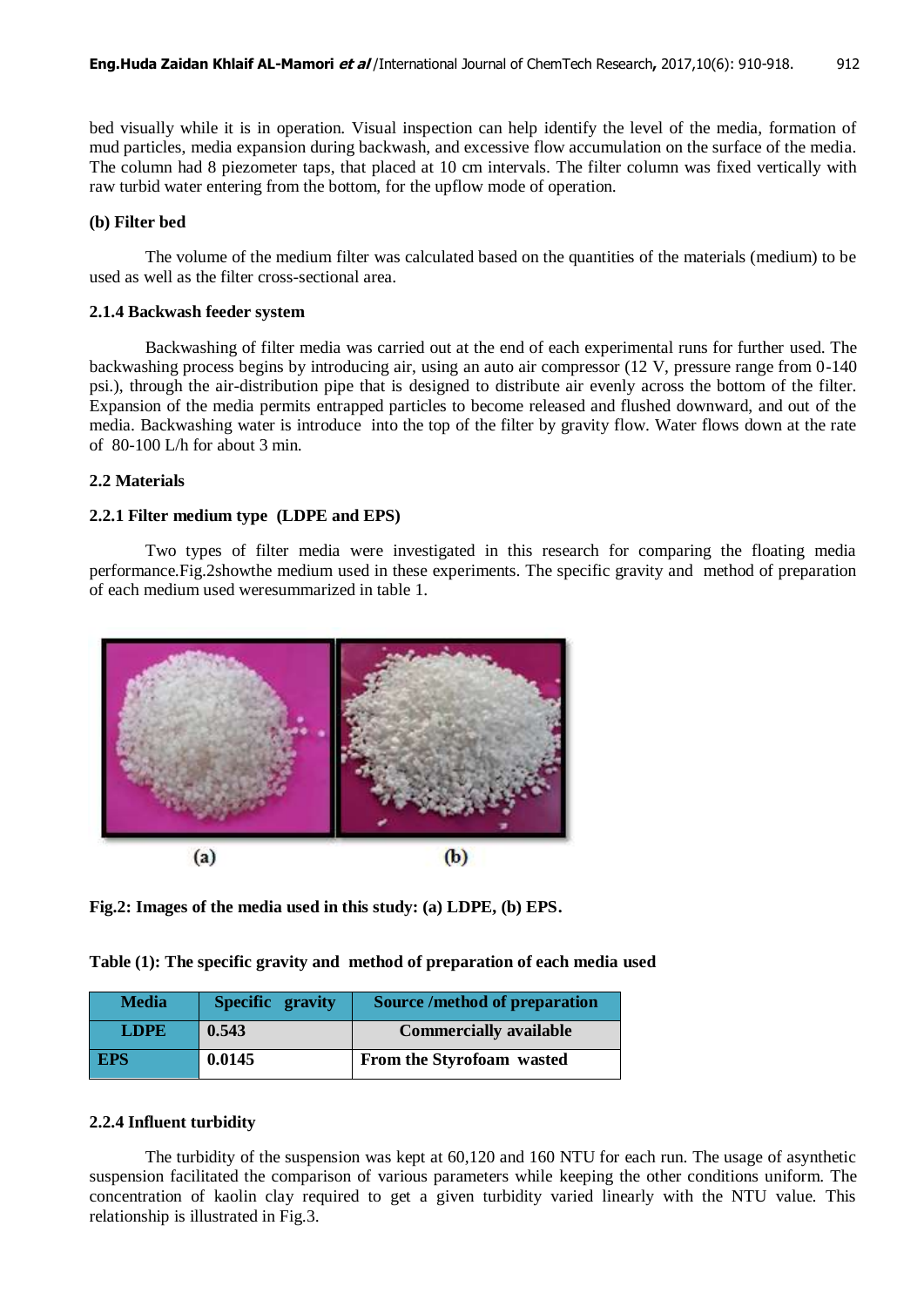

**Fig. 3: Turbidity vs. Dosage of Kaolin Clay**

#### **2.2.5 Coagulant**

The optimum chemical dosages were obtained based on the jar test experiments. The chemical designation for alum is  $Al_2(SO_4)_3.18 H_2O$ . The concentrations of alum in the feed tank was changed according to filtration in order to maintain a constant flow rate of alum. The optimal alum dosing for each influent turbidity used was presented in table (2).

**Table (2): The optimal alum doses for each influent turbidity.**

| <b>Influent turbidity</b> | <b>Optimal alum dose</b> |
|---------------------------|--------------------------|
| <b>60 NTU</b>             | $23 \text{ mg/L}$        |
| <b>120 NTU</b>            | $25 \text{ mg/L}$        |
| <b>160 NTU</b>            | $30 \text{ mg/L}$        |

## **3.Results and Discussion**

## **3.1Turbidity removal efficiency**

Fig.(4)shows the removal efficiency of LDPE and EPS at 80 L/h flowrate, 40 cm after 3hour of filtration time operation. The removal efficiencies were (90.12%), (90.39%) and (90.14%) for LDPE with 60, 120 and 160 NTU respectively (Fig. 4A), while (97.06%), (98.14%) and (95.26%) for EPS with 60, 120 and 160 NTU respectively(Fig. 4B).



**Fig.4: Removal efficiency of LDPE and EPS ( flow rate 80 L/h), A) LPDE, B) EPS.**

Fig.(5) shows the removal efficiency for LDPE and EPS at 120 L/h flow rate, 40 cm medium depth after 3hour of filtration time operation. The removal efficiencies were (90.98%), (88.24%) and (89.92%) for LDPE with 60, 120,and 160 respectively (Fig.5A), while (97.47%), (96.5%) and (94.9%) for EPS with 60, 120,and 160 respectively (Fig.5B).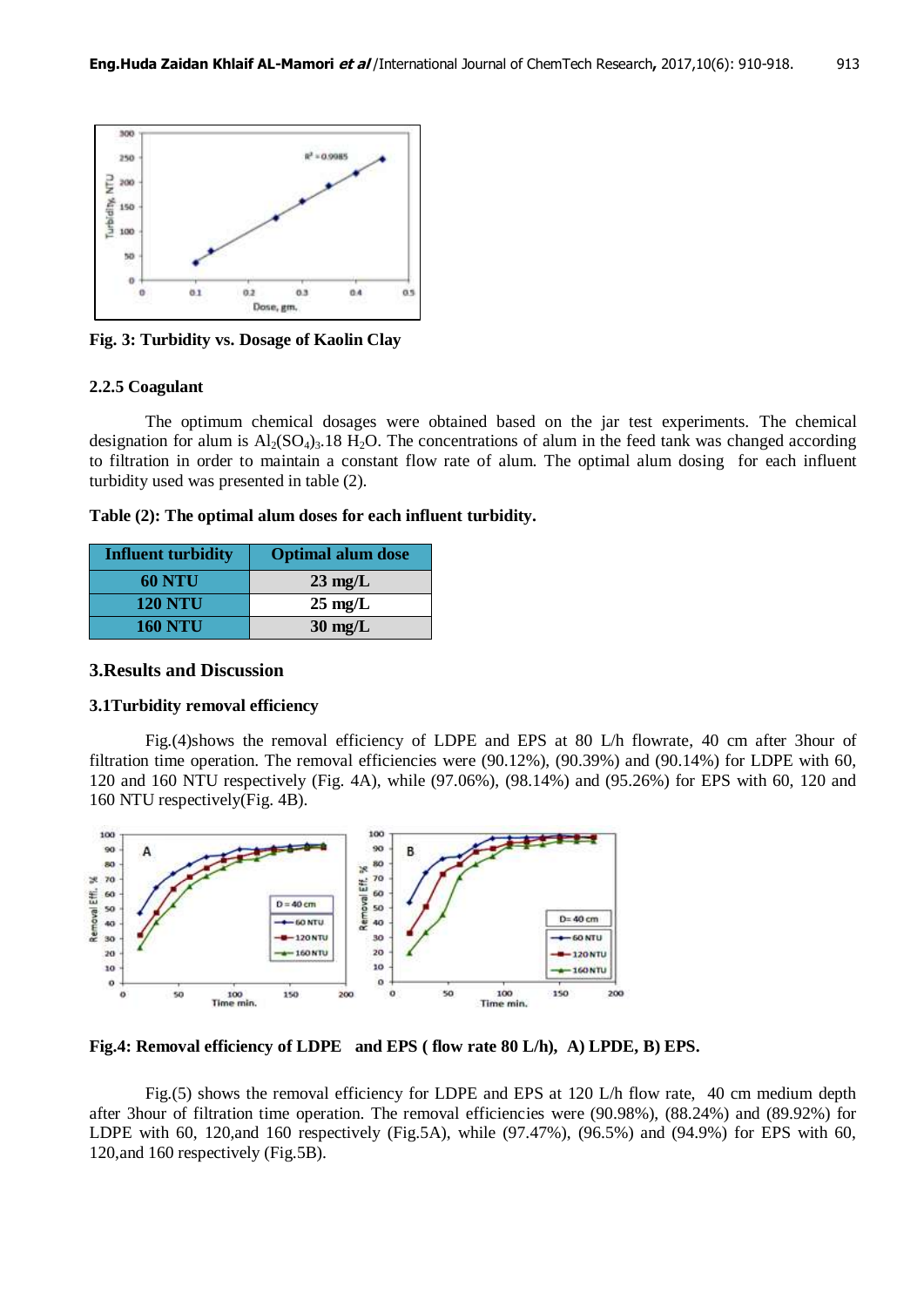

**Fig.5: Removal efficiency of LDPE and EPS (flow rate 120 L/h),A) LPDE,B) EPS.**

Fig.(6) shows the removal efficiency for LDPE and EPS at 80 L/h flow rate, 20 cm media depth after 2.5hour of filtration time operation. The removal efficiencies were(92.7%), (89.47%) and (87.68%) for LDPE with 60, 120 and 160 NTU respectively (Fig.6A), while(97.4%), (96.29%) and (94.15%) for EPS with 60, 120 and 160 NTU respectively(Fig.6B).



**Fig.6: Removal efficiency of LDPE and EPS (flow rate 80 L/h),A) LPDE,B) EPS .**

Fig.(7) shows the removal efficiency for LDPE and EPS at 120 L/h flow rate, 20 cm media depth after 3hour of filtration time operation. The removal efficiencies were (90.84%), (87.5%) and (86.7%) for 60, 120,and 160 respectively(Fig.7A), while (98.01%), (93.98%) and (90.84%) for 60, 120,and 160 respectively (Fig.7B).



**Fig.7: Removal efficiency of LDPE and EPS (flow rate 120 L/h),A) LPDE,B) EPS.**

## **3.1.1 Effect of flowrate**

The low flowrate presents much more removal efficiency compared with high flowrate as shown in Figs.(4) to (7). The low flowrate has better removal efficiency.

When the low flowrate was applied, the lower quantity of solids suspends catch within the media compare with higher flowrate.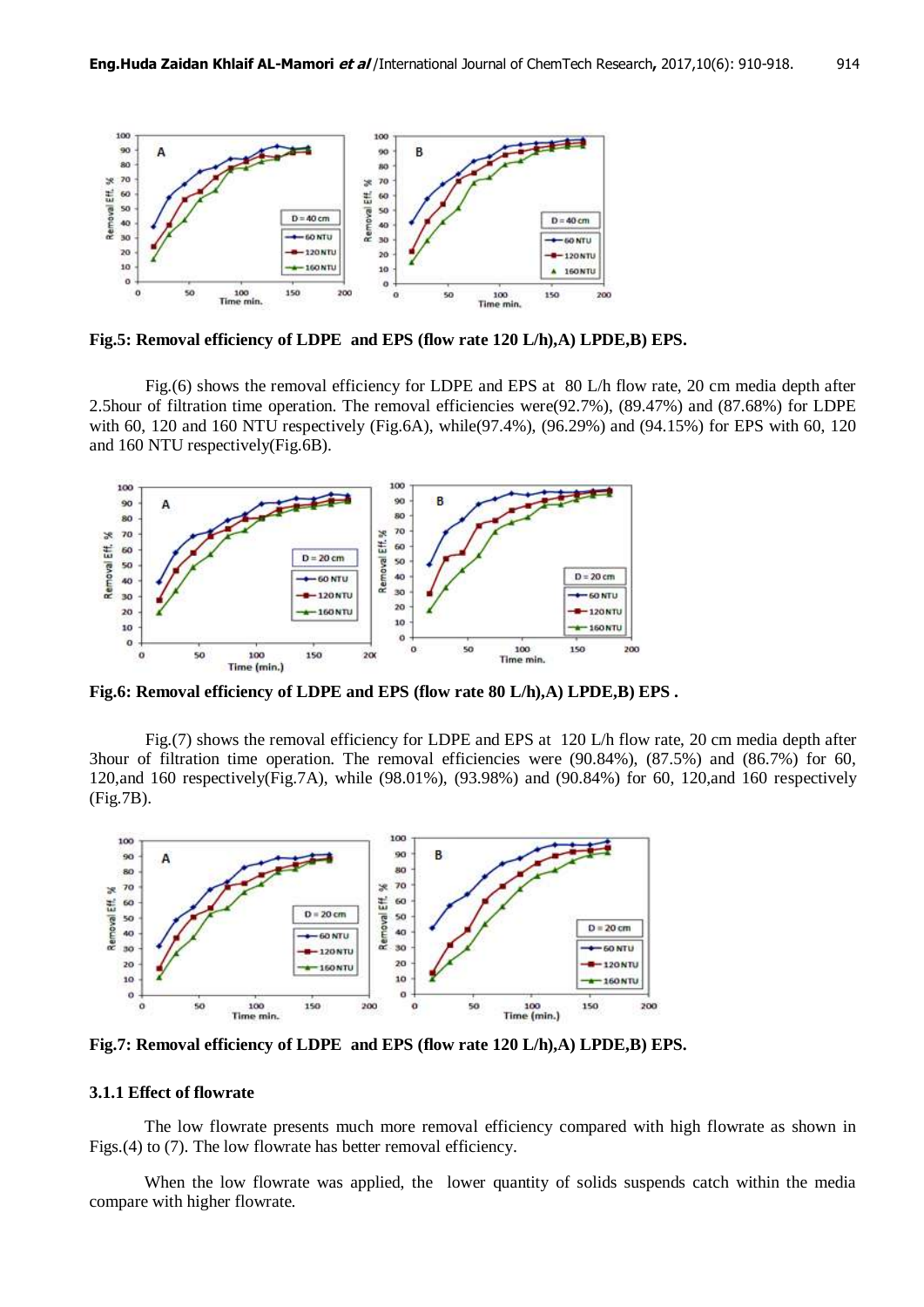The higher flowrate forces the particles deeper into the filter bed. When the velocity of the interstitial is higher, shear force tested by set in particles at filter media is greater lead to no uniform distribution of particles along filter media, these results shown decreased filter efficiency. At lower flowrate much better effluent quality is achieved, while high flowrate afford good quality filtrated and higher rate produced water. The lower flowrate offers longer retention time that provide better opportunity for particles depositions. While, the attachment efficiency of particle will decrease due to greater water blockage on particles, nearly of the surface area of medium, results of higher filtration flowrate .

The loading of particle distributed throughout media for low flowrate80 L/h was better than 120 L/h. These implications are fixed within the finding of Wegelin,[5], and Visvanathan, [6],where they explicated the same destination.

#### **3.1.2Effect of medium depth**

The performance of the deepest depth filter media (40 cm) was present better removal efficiency for all turbidities used by compared to20 cm as shown in Figs.(4)to (7).This proposed, that the increase of medium depth gives earlier significant removal efficiency compared with 20cm, and betimes the effect of the depth became the same approximately but significant removal efficiency achieved by the deepest filter bed for longer time without breakthrough occur compared with 20 depth.

The increase of the media depth produces the better removal efficiency consideration to turbidity, with the fact that where particles in the water have the opportunities for possibility interaction within more grains, and thusly the opportunity of particle deposition onto a medium grain was larger, that agreed with Moharram [7].

In the experimental work (with 20 cm depth) was observe that some particles flocs deposited above retentions mesh that was requested in the floating media filter for inhibits wastage of media filter, this give mentioned to two important parameters, the one is the sedimentation mechanism was continuously along filter, and the second that possibly of using much deeper filter media could be has more efficiency in capturing the particles that leads to more efficiency of floating media filter removal turbidity.

#### **3.1.3 Effect of influent turbidity**

It is clearly noticed that the turbidity removal efficiency decrease with the increase of the influent tubidity for constant media depth and flowrate. This indicted that the influent turbidity have influence on the removal efficiency, that can be observed from Figs.(4) to (7). It is also clearly noticed that for high influent turbidity (120 and 160 NTU), this is due to higher values of influent turbidity that carried high amount of the suspended solid. Also, the effluent turbidity decrease slightly with time, and after 1-2 hours, the effluent turbidity seems to be constant during the remaining time of the filtration run. This is due to the first hours (after about 2 hours) of run, the bed is normally clean and the spacing between medium particles is larger enough to pass most of suspended solids. But, with the time running, the individual particles may block the pores. So, as the porosity of the filter media decrease, the effluent turbidity decreases untile a certain time and the effluent turbidity increase again.

## **3.2 Headloss development**

Filter head loss Measured clean filter head loss across the filter media as a function of flowrate, media depth and influent turbidity is shown in Figs. (8) to (9).

#### **3.2.1Effect of flowrate**

Flowrate show great influences on the total head loss (HL); a higher flowrate lead to greater headloss as they contributively to higher solid loading. This finding agreed with Carmen, [8].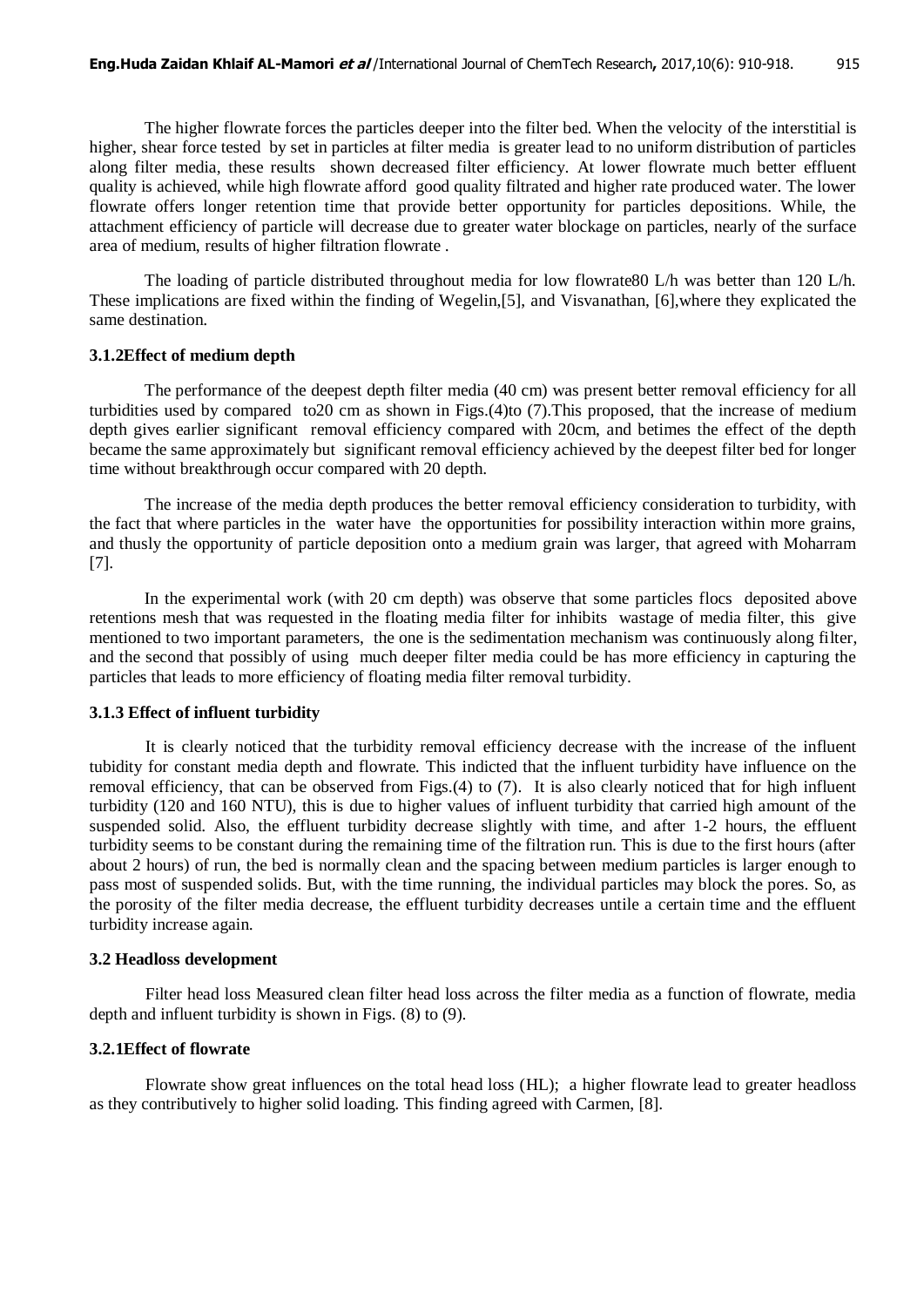

**Fig.8: Effect of flowrate at headloss development with EPS (40 cm medium depth).**

In the case of low flowrate the headloss development is very slow, This phenomenon commonly for all runs in different parameters that used in this study, that shown in (Fig.8). And this agreed with findings by Sundarakumar, [9] and Brika, [10].

Head loss of clean bed media filter across filter media increased as flowrate increase. Headloss of clean floating media is a function of flowrate, higher initial headloss were noted for higher flowrate.

In the floating media filter, the headloss increases fivefold when the filtration flowrate increasing threefold, thusly the initial headloss is not linearly considered in the filtration flowrate. This findings is agreed with the result obtains by Clark, [11], has reported that the increasing of flowrate produces a lower additional headloss. But this suggestion should be seen only on display of lower retained particle with higher filtration velocity. Where the fluid passes through a clean filter bed, the energy losses or pressure drops occur because of both the form drag frictions at the surface area of media filter grain, and because of continuous contraction and expansion assayed with water as it passes through interstitial spaces among media filter grains.

#### **3.2.2 Effect of influent turbidity**

Headloss increase as a result of increased of turbidity influent to the filter bed, resulted from sludge accumulation(Fig.9).That cause the filter headloss occurs rapidly than that at smaller values of influent turbidity, knowing that the headloss is function of the porosity of filter media, the headloss increase as the porosity decrease.



**Fig.9:Effect of influent concentration athead loss development with LDPE (80 L/h flow rate, 20 cm medium depth)**

#### **3.2.3 Effect of depth**

As filtration practical advancements, more particles bracketed into the filter media and that cause headloss development along media filters (Fig. 8Aand Fig.9A), that the increase in media depth results in increased headloss development.

In the case of medium depth (40 cm) the piezometer points 2 and 7 connect below and above filters media, while 3to 6 sited to filter bed for each (10 cm), respectively. In the case of the (20 cm) the piezometer points 4 and 6 under and up the filter bed, while, piezometer points 5and 6 connected to the filter bed.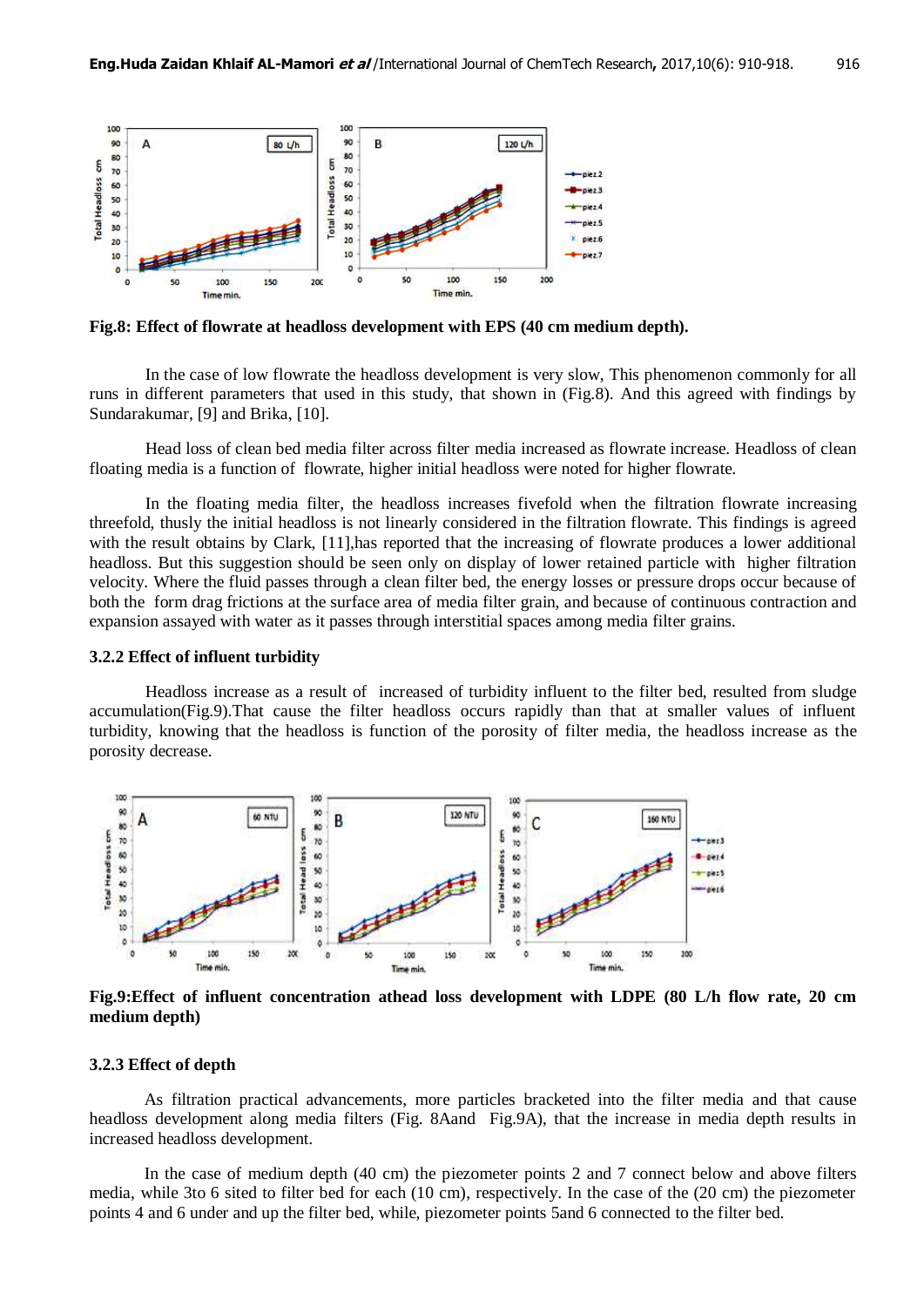Fig.(8A) proved that, the mechanisms of the particle removal occurred in filter media completely. However, a greater part of removal were actualized on a bottom layer (below point 6) and that could be inferred from the remarking a higher headloss difference between points, while the development of headloss in the upper layer was no noticeable near to be closely relatively. This present that most particle removal took place in area between point 1- 5 that representative from first 20 - 30 cm of filters media without either significant little's penetrations of particle on upper layers (above point 6) as headloss appeared for been stably.

The increase in headloss development is a squarely results of deposition of particles on filter bed. The particle catch by filter bed might be auxiliary in an exposit collection of particles.

#### **3.3 Backwashing**

The backwashing effluent water turbidity was checking by measured the turbidity for every one minute intervals and the backwashing performance was also remarking optically through viewing acrylic column pipe.

The efficiency of backwashing was comparison with the water needs for filter backwashing, the standard for backwashing efficiency was regarded as the effluent water required must be close to the influent water for backwashing as possible.

The relative low density of floating media was advantage that leads to the backwashing could be easily expanded with low velocity of backwashing, also the suspended solids are pushed down with the force gravity in filter media.

The backwashing method carried out with water backwash alone for comparison purpose with air/water backwashing performance. The water required for backwashing with air was less than with water alone. The agitation of the media was very good at air backwashing and some more the captured suspended solid was separated and drop down, this situation was visibly observed. These finding agreed with Sundarakumar, [9].

The floating media filter is carried byair followed water backwashing. The air a courted in the upflow trend for 2 minutes duration, then the water was submitted downwards for 3 minutes, accomplish expansion is about 100 % of EPS and LDPE media filter bed with air following water, and 50-70 % for EPS, 90-100 % for LDPE (with water alone). This proposed that air following water is better than water alone to enhance backwashing performance. This agreed with finding by Schwarzkopf, [12].

The floating media filter expansion get because of their specialize of it is low density. By using the system of backwashing air followed water would able to achieve complete of the bed without spending large quantities of water, until without an air flow, the water swilling was adequate to clean the floating media.

#### **4. Conclusions**

The conclusions are obtained from this study: The results from the experimental work present acceptable turbidity removal efficiency that matches with Iraq standard less than 5 NTU.The best flowrate was 80 L/h compared with 120 L/h flowrate because these lower flowrate permitted decelerated interstitial spaces clog with grains of the medium and ,thusly allowable longer filter time. The better removal efficiency was when the influent turbidity was 60 NTU, compared with 120 and 160 NTU. Visual observation indicated that removal of solids took place primarily in the first 20-30 cm of 40 cm floating media, but that solids removal took place over the full depth of 20 cm of floating media. It was found that bed depth had the strongest influence on performance for a given medium type.

## **References**

- 1. WHO, 2004, ''Guidelines for Drinking Water Quality'', Third Edition, volume1, WHO Library Geneva.
- 2. Brika, B.,Bradshaw, S.M., Jacobs, E.P., 2015, ''Investigation of Geometric Properties of Media Particles for Floating Media Filter'', Journal of Desalination [and Water Treatment,5](http://www.tandfonline.com/toc/tdwt20/current)4, - [Issue 8.](http://www.tandfonline.com/toc/tdwt20/54/8)
- 3. Hassas, I., 2012, ''New Process for Effective removal of iron from groundwater'', Environmental Science & Engineering magazine, www.esemag.com.